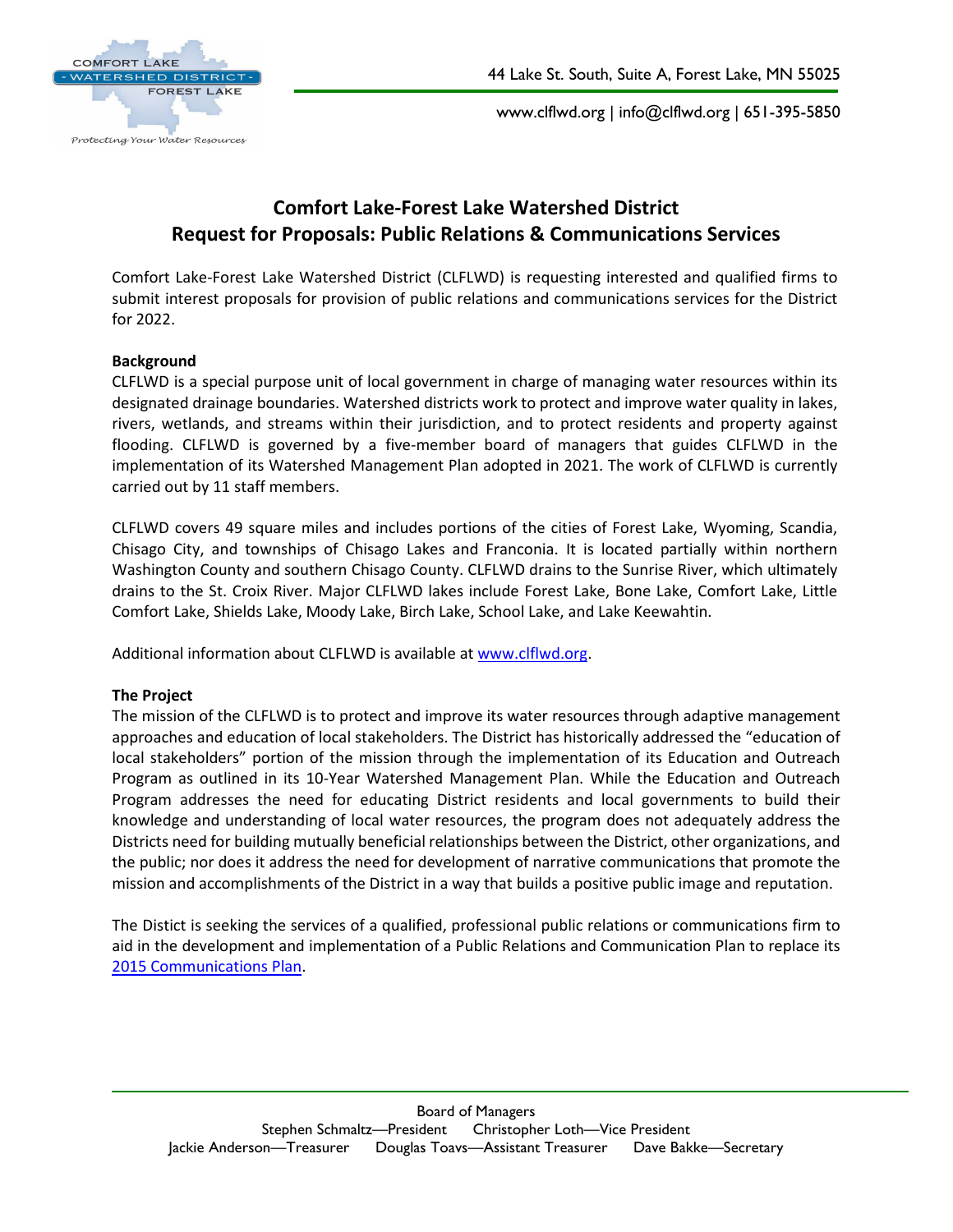#### **Review Process**

CLFLWD will review all submittals and determine which firm(s) are qualified. Up to three firms deemed most qualified may be invited for an interview. Interviews are planned for March 2022. The final selection will be based on qualifications, approach, and the interview. The CLFLWD Board of Managers is expected to select the firm on or about March 24, 2022. Once a firm is selected, a scope of work, budget and schedule will be negotiated and incorporated into an agreement to be approved by the Board of Managers.

#### **Service Agreement**

A template service agreement has been provided for review. The District asks all interested firms to review this template and communicate any areas in which they would need negotiation.

#### **Questions and Point of Contact**

Questions regarding this RFP must be submitted by February 25, 2022, to Jessica Lindemyer at [jessica.lindemyer@clflwd.org.](mailto:jessica.lindemyer@clflwd.org) Responses will be provided to all firms receiving this RFP by March 4, 2022.

#### **Submittal**

Electronic (PDF) copies of proposals must be submitted by **March 15, 2022** to Mike Kinney, District Administrator, [Michael.Kinney@clflwd.org](mailto:Michael.Kinney@clflwd.org) and Jessica Lindemyer, Operations & Outreach Specialist, [Jessica.Lindemyer@clflwd.org.](mailto:Jessica.Lindemyer@clflwd.org) All proposals will be handled in accordance with the Data Practices Act 13.591.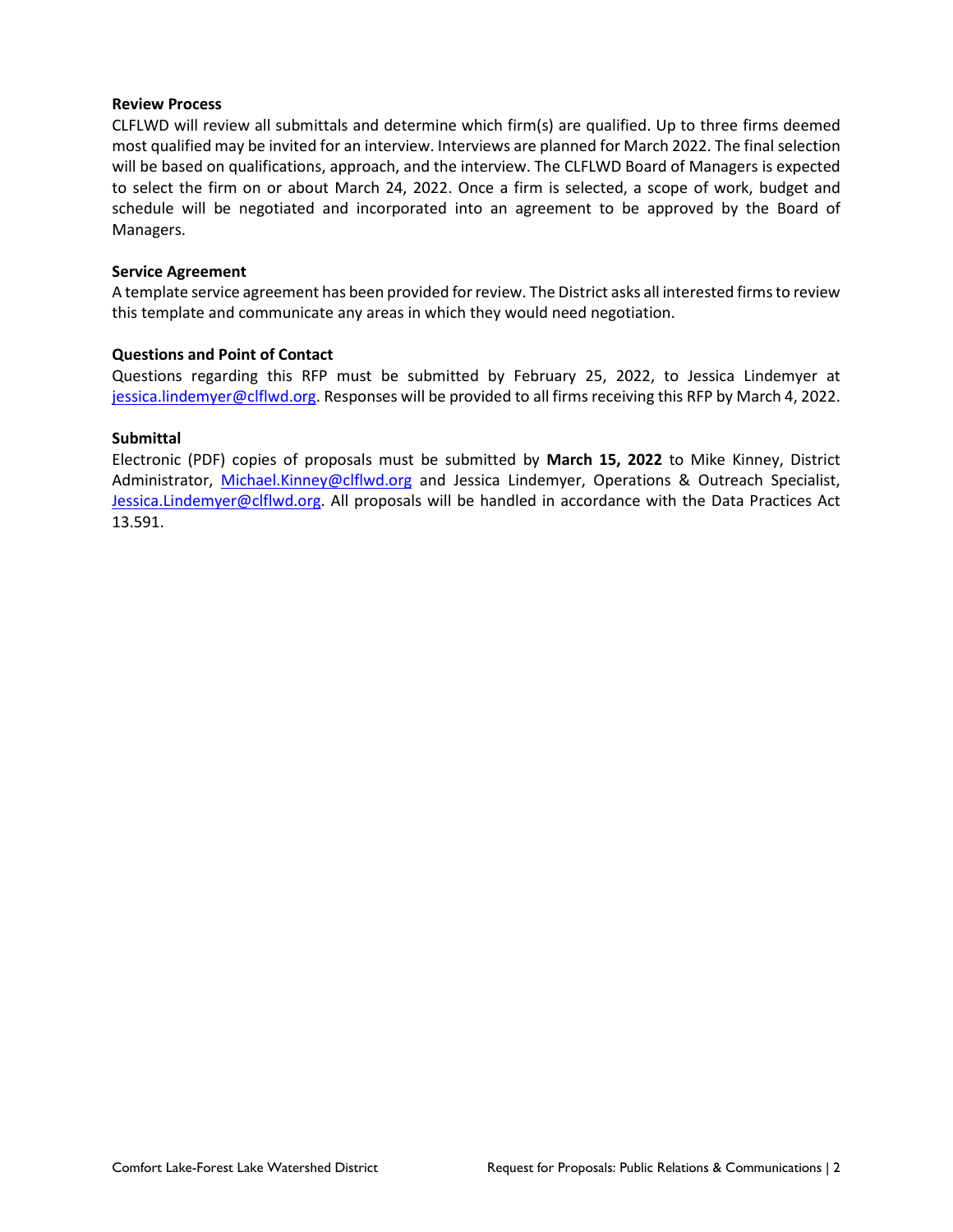#### **SERVICES AGREEMENT BETWEEN COMFORT LAKE-FOREST LAKE WATERSHED DISTRICT and [CONSULTANT]**

This Agreement is entered into between the Comfort Lake-Forest Lake Watershed District, a public body with powers set forth at Minnesota Statutes chapters 103B and 103D (CLFLWD), and [CONSULTANT], a private Minnesota corporation ("CONSULTANT"). In consideration of the mutual terms and conditions set forth herein, including the obligations of mutual consideration, the sufficiency of which is hereby acknowledged, CLFLWD and CONSULTANT agree as follows:

# 1. Services

CONSULTANT will perform the tasks described in the [DATE] Proposal attached and incorporated as Exhibit A hereto (hereinafter, "the Services"). The CLFLWD, at its discretion, in writing may suspend work immediately or amend the Services to delete any task or portion thereof. Authorized work by CONSULTANT on a task deleted or modified by the CLFLWD will be compensated in accordance with sections 5 and 6.

### 2. Independent Contractor

CONSULTANT is an independent contractor under this Agreement. CONSULTANT will select the means, method and manner of performing the Services. Nothing herein contained is intended or should be construed to constitute CONSULTANT as the agent, representative or employee of the CLFLWD in any manner. Personnel performing the Services on behalf of CONSULTANT or a subcontractor will not be considered employees of the CLFLWD and are not entitled to any compensation, rights or benefits of any kind from the CLFLWD.

### 3. Subcontract and Assignment

CONSULTANT will not assign, subcontract or transfer any obligation or interest in this Agreement or any of the Services without the written consent of the CLFLWD. Written consent to any subcontracting will not relieve CONSULTANT from its responsibility to perform the Services or any part thereof, nor in any respect its duty of care, insurance, indemnification, duty to defend or agreement to hold harmless with respect to the Services. CONSULTANT will incorporate this Agreement in any assignment, subcontract or transfer agreement.

# 4. Duty of Care and Indemnification

CONSULTANT will perform the Services in accordance with due care. CONSULTANT will indemnify, defend and hold harmless the CLFLWD, its board members and employees from any and all actions, costs, damages and liabilities of any nature to the degree they are the result of CONSULTANT's negligence or other action or inaction by CONSULTANT that is the basis for CONSULTANT's liability in law or equity.

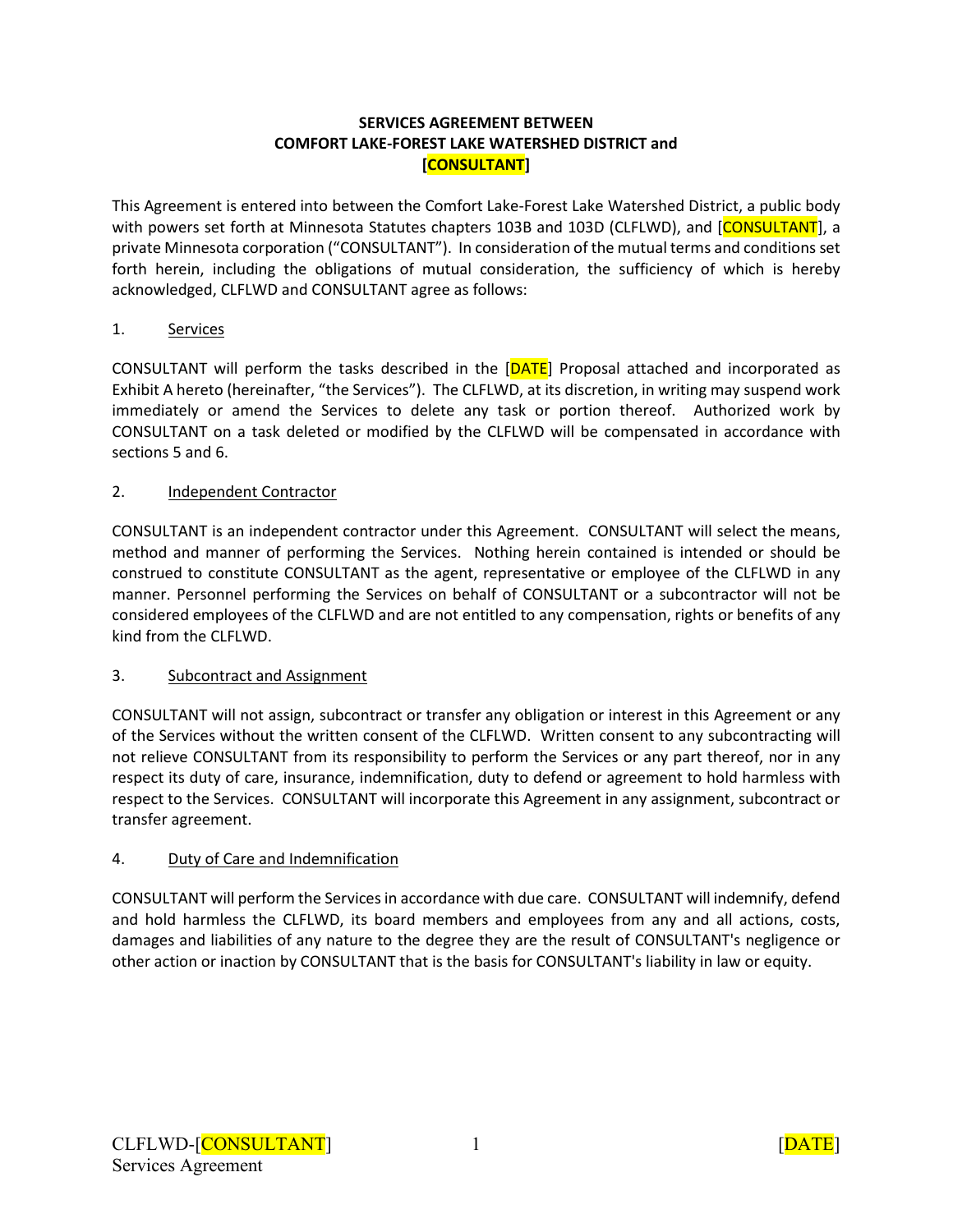# 5. Compensation

The CLFLWD will compensate CONSULTANT for the Services in accordance with the cost table in Exhibit A. Invoices are to be submitted no more frequently than monthly for tasks completed or hourly work performed during the preceding month. Payment for undisputed work is due within 30 days of receipt of invoice. Direct costs will not be compensated except as provided in Exhibit A or approved in advance, in writing, by the CLFLWD Administrator.

The total payment for the Services as specifically described in Exhibit A will not exceed \$[COST].

CONSULTANT will maintain all records pertaining to the Services for six years from the date of completion of the Services. CONSULTANT agrees that any authorized representative of the CLFLWD or the State Auditor may examine, audit, and copy any such records during normal business hours.

#### 6. Term and Termination

This Agreement is effective when fully executed by the parties and remains in force until [DATE] unless earlier terminated as set forth herein.

The CLFLWD may terminate this Agreement at its convenience, by a written termination notice stating specifically what prior authorized or additional services CONSULTANT is to complete. CONSULTANT will receive full compensation for all authorized work performed, except that CONSULTANT will not be compensated for any part performance of a specified task if termination is due to CONSULTANT's breach of this Agreement. Upon termination, the CONSULTANT will turn over all working and archived files to the DISTRICT, and agrees to cooperate with the DISTRICT in any transition.

### 7. Waiver

The failure of either party to insist on the strict performance by the other party of any provision or obligation under this Agreement, or to exercise any option, remedy or right herein, does not waive or relinquish the party's rights in the future to insist on strict performance of any provision, condition or obligation, all of which will remain in full force and affect. The waiver of either party on one or more occasion of any provision or obligation of this Agreement will not be construed as a waiver of any subsequent breach of the same provision or obligation, and the consent or approval by either party to or of any act by the other requiring consent or approval will not render unnecessary the party's consent or approval to any subsequent similar act by the other.

Notwithstanding any other term of this Agreement, the CLFLWD waives no immunities in tort. This Agreement creates no rights in and waives no immunities, defenses or limitations on liability with respect to any third party.

### 8. **Insurance**

At all times during the term of this Agreement, CONSULTANT will have and keep in force the following insurance coverages:

A. General liability: \$1.5 million each occurrence and aggregate, on an occurrence basis, covering ongoing operations.

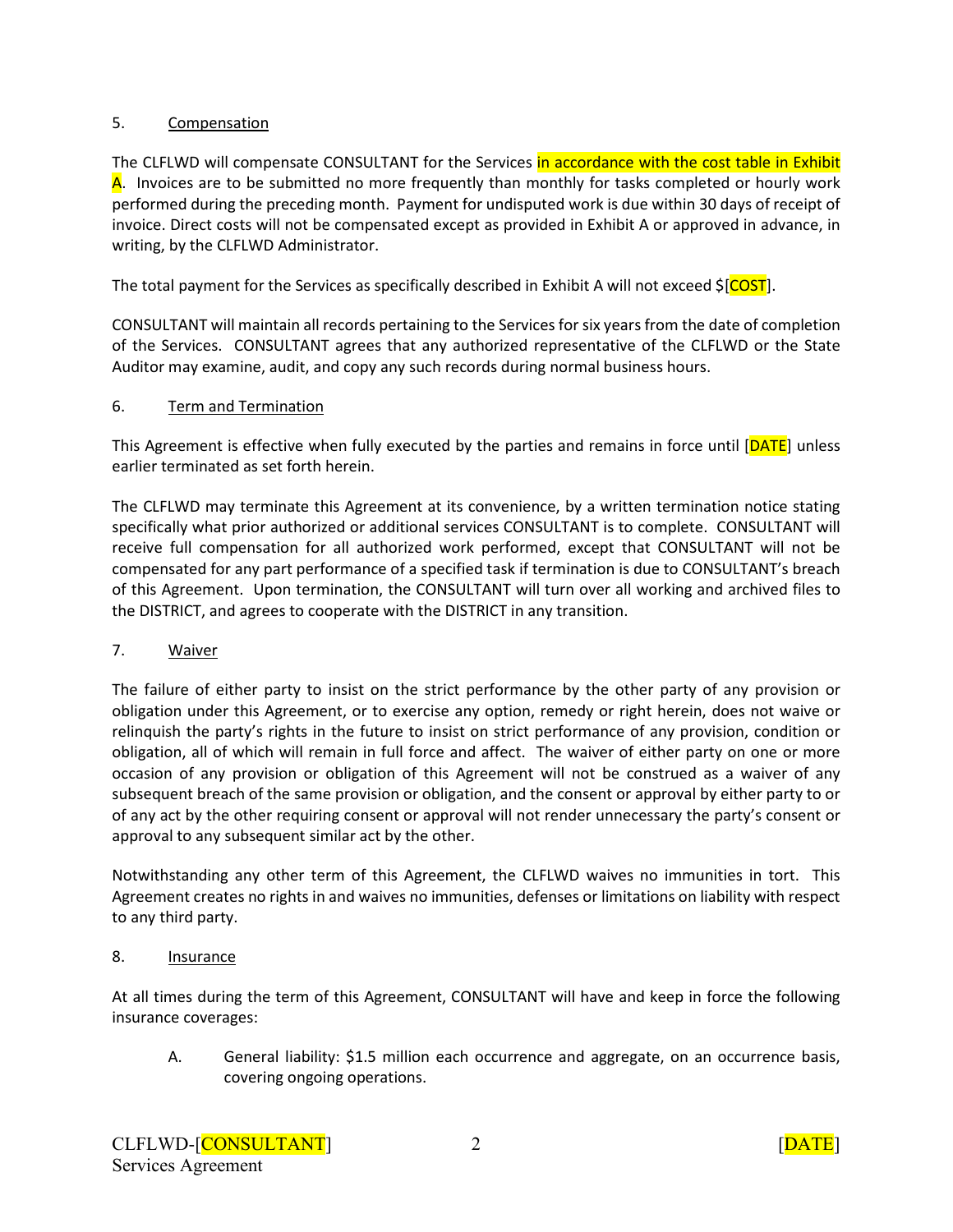- B. Automobile liability: combined single limit each occurrence coverage for bodily injury and property damage covering all vehicles, \$1.5 million, on an occurrence basis.
- C. Workers' compensation: in accordance with legal requirements applicable to CONSULTANT.

CONSULTANT will not commence work until it has filed with the CLFLWD a certificate of insurance clearly evidencing the required coverages and naming the CLFLWD as an additional insured with primary coverage for general liability on a non-contributory basis, as well as a copy of the additional insured endorsement. The certificate will name the CLFLWD as a holder and will state that the CLFLWD will receive written notice before cancellation, nonrenewal or a change in policy limits under the same terms as CONSULTANT.

### 9. Compliance with Laws

CONSULTANT will comply with the laws and requirements of all federal, state, local and other governmental units in connection with performing the Services, and will procure all licenses, permits and other rights necessary to perform the Services.

In performing the Services, CONSULTANT will ensure that no person is excluded from full employment rights or participation in or the benefits of any program, service or activity on the ground of race, color, creed, religion, age, sex, disability, marital status, sexual orientation, public assistance status or national origin; and no person who is protected by applicable federal or state laws, rules or regulations against discrimination otherwise will be subjected to discrimination.

# 10. Materials

All materials obtained or generated by CONSULTANT in performing the Services, including documents in hard and electronic copy, software, and all other forms in which the materials are contained, documented or memorialized, are the property of the CLFLWD. CONSULTANT hereby assigns and transfers to the CLFLWD all right, title and interest in: (a) its copyright, if any, in the materials; any registrations and copyright applications relating to the materials; and any copyright renewals and extensions; (b) all works based on, derived from or incorporating the materials; and (c) all income, royalties, damages, claims and payments now or hereafter due or payable with respect thereto, and all causes of action in law or equity for past, present or future infringement based on the copyrights. CONSULTANT agrees to execute all papers and to perform such other proper acts as the CLFLWD may deem necessary to secure for the CLFLWD or its assignee the rights herein assigned.

The CLFLWD may immediately inspect, copy or take possession of any materials on written request to CONSULTANT. On termination of the agreement, CONSULTANT may maintain a copy of some or all of the materials except for any materials designated by the CLFLWD as confidential or non-public under applicable law, a copy of which may be maintained by CONSULTANT only pursuant to written agreement with the CLFLWD specifying terms.

# 11. Data Practices

If CONSULTANT receives a request for data pursuant to the Data Practices Act, Minnesota Statutes chapter 13 (DPA), that may encompass data (as that term is defined in the DPA) CONSULTANT possesses or has

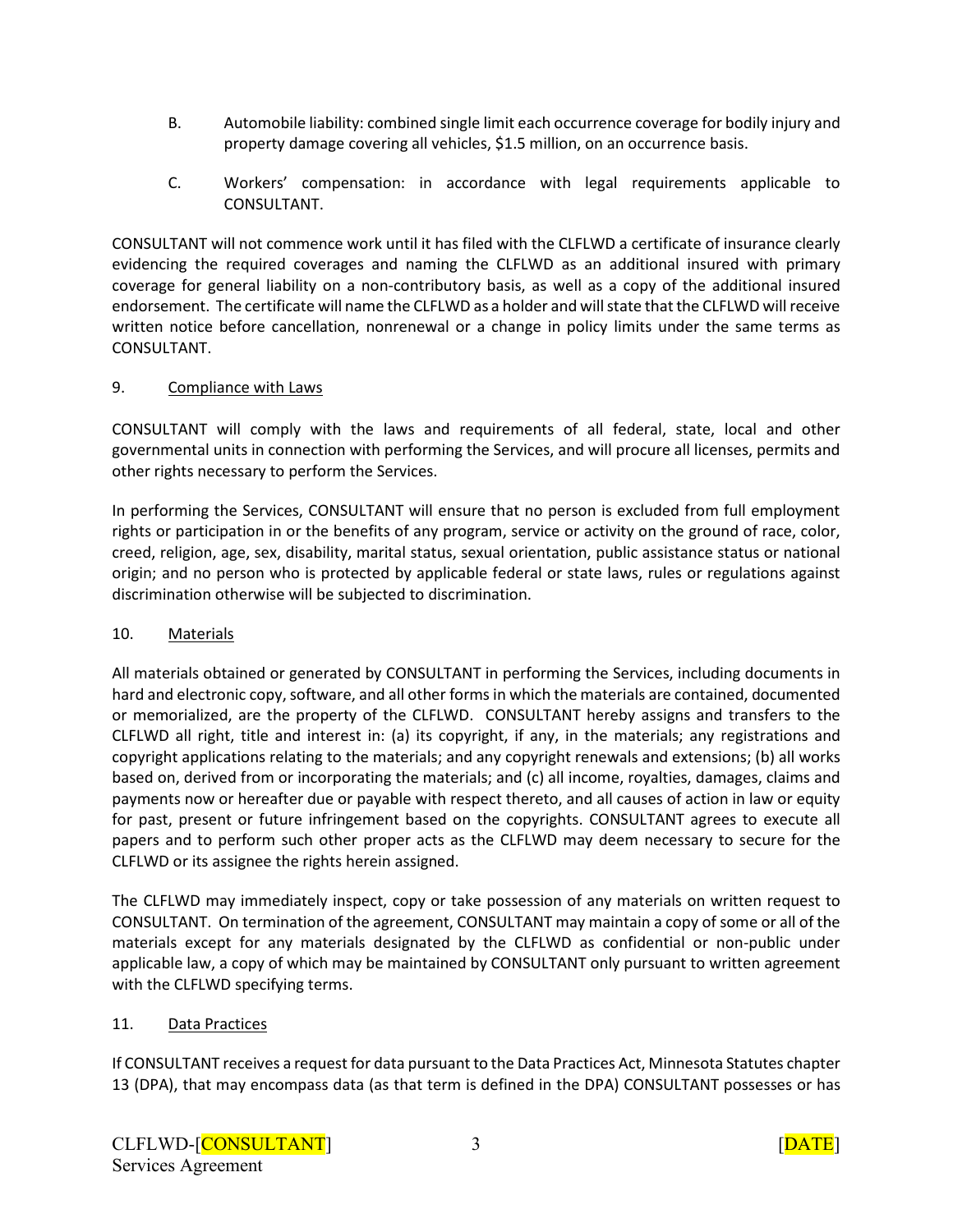created as a result of this agreement, it will inform the CLFLWD immediately and transmit a copy of the request. If the request is addressed to the CLFLWD, CONSULTANT will not provide any information or documents, but will direct the inquiry to the CLFLWD. If the request is addressed to CONSULTANT, CONSULTANT will be responsible to determine whether it is legally required to respond to the request and otherwise what its legal obligations are, but will notify and consult with the CLFLWD and its legal counsel before replying. Nothing in the preceding sentence supersedes CONSULTANT's obligations under this agreement with respect to protection of CLFLWD data, property rights in data or confidentiality. Nothing in this section constitutes a determination that CONSULTANT is performing a governmental function within the meaning of Minnesota Statutes section 13.05, subdivision 11, or otherwise expands the applicability of the DPA beyond its scope under governing law.

# 12. Confidentiality

CONSULTANT agrees that it will not disclose and will hold in confidence any and all proprietary materials owned or possessed by CLFLWD and so denominated by CLFLWD. CONSULTANT will not use any such materials for any purpose other than performance of the Services without CLFLWD written consent. This restriction does not apply to materials already possessed by CONSULTANT or that CONSULTANT received on a non-confidential basis from CLFLWD or another party. Consistent with the terms of this section regarding use and protection of confidential and proprietary information, CONSULTANT retains a nonexclusive license to retain the materials.

# 13. Continuation of Obligation

It is understood and agreed that insurance and surety obligations; duties of care and obligations to defend, indemnify and hold harmless; duties to cooperate in assigning intellectual property rights; and document retention requirements will survive completion of the Services and the term of this Agreement.

### 14. Notices

Any written communication required under this Agreement to be provided in writing will be directed to the other party as follows:

To CLFLWD:

Administrator Comfort Lake-Forest Lake Watershed District 44 Lake Street South, Suite A Forest Lake, MN 55025

To CONSULTANT:

# [CONTACT]

Either of the parties may in writing designate another individual to receive communications under this Agreement.

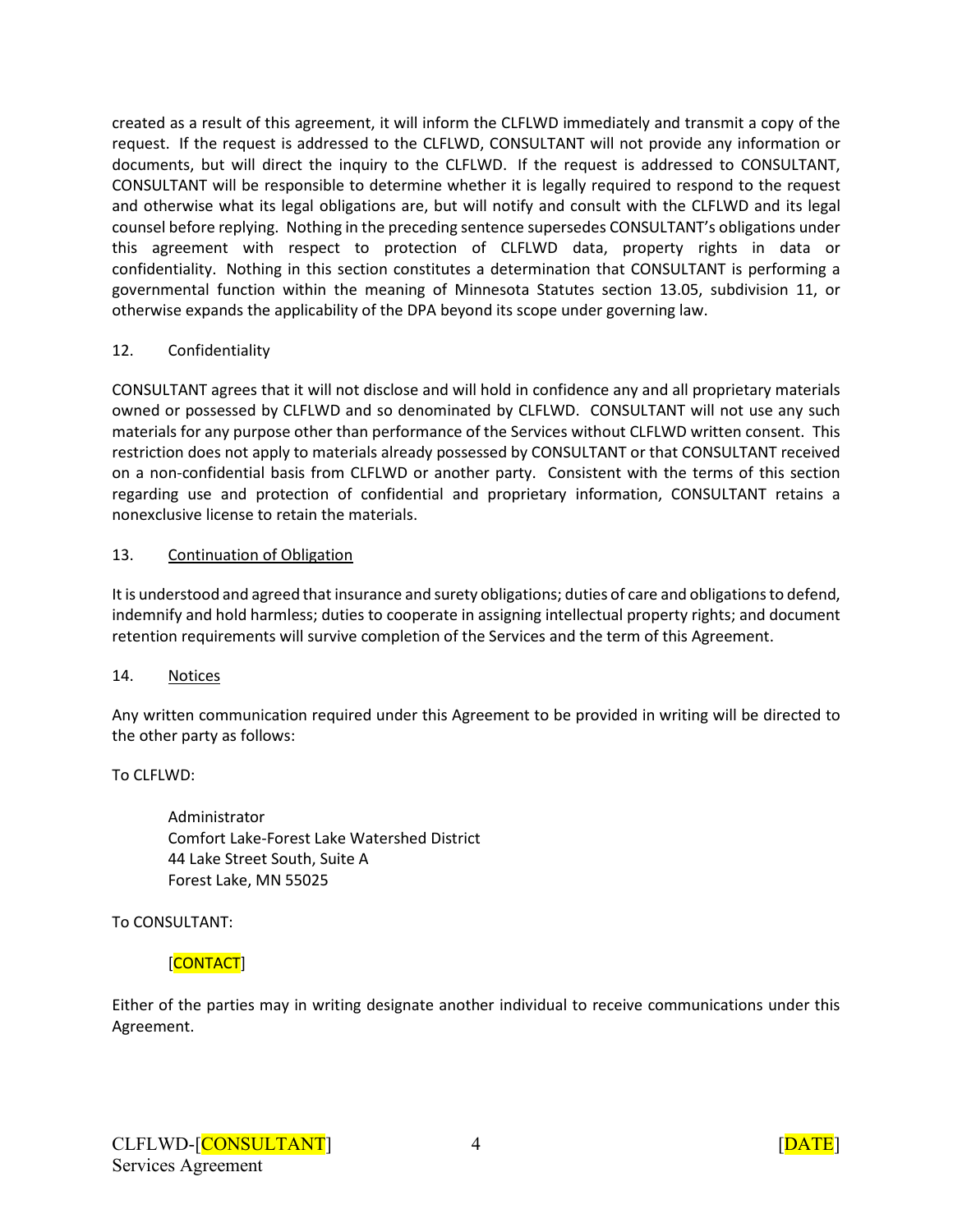#### 15. Choice of Law, Venue

This Agreement will be construed under and governed by the laws of the State of Minnesota. The parties will not dispute venue for any action under this Agreement in Washington and Chisago Counties and will not assert venue elsewhere.

#### 16. Whole Agreement

The entire agreement between the two parties is contained herein and this Agreement supersedes all oral agreements and negotiations relating to the subject matter hereof. Any modification of this Agreement is valid only when reduced to writing as an amendment to the Agreement and signed by the parties hereto. The CLFLWD may amend this Agreement only by action of the Board of Managers acting as a body.

**IN WITNESS WHEREOF**, intending to be legally bound, the parties hereto execute and deliver this Agreement.

#### **CONSULTANT**

By Date:

 $Its$ 

*Approved as to Form & Execution*

\_\_\_\_\_\_\_\_\_\_\_\_\_\_\_\_\_\_\_\_\_\_\_\_\_\_\_

CLFLWD Attorney

**COMFORT LAKE-FOREST LAKE WATERSHED DISTRICT**

By Date:

Its Administrator